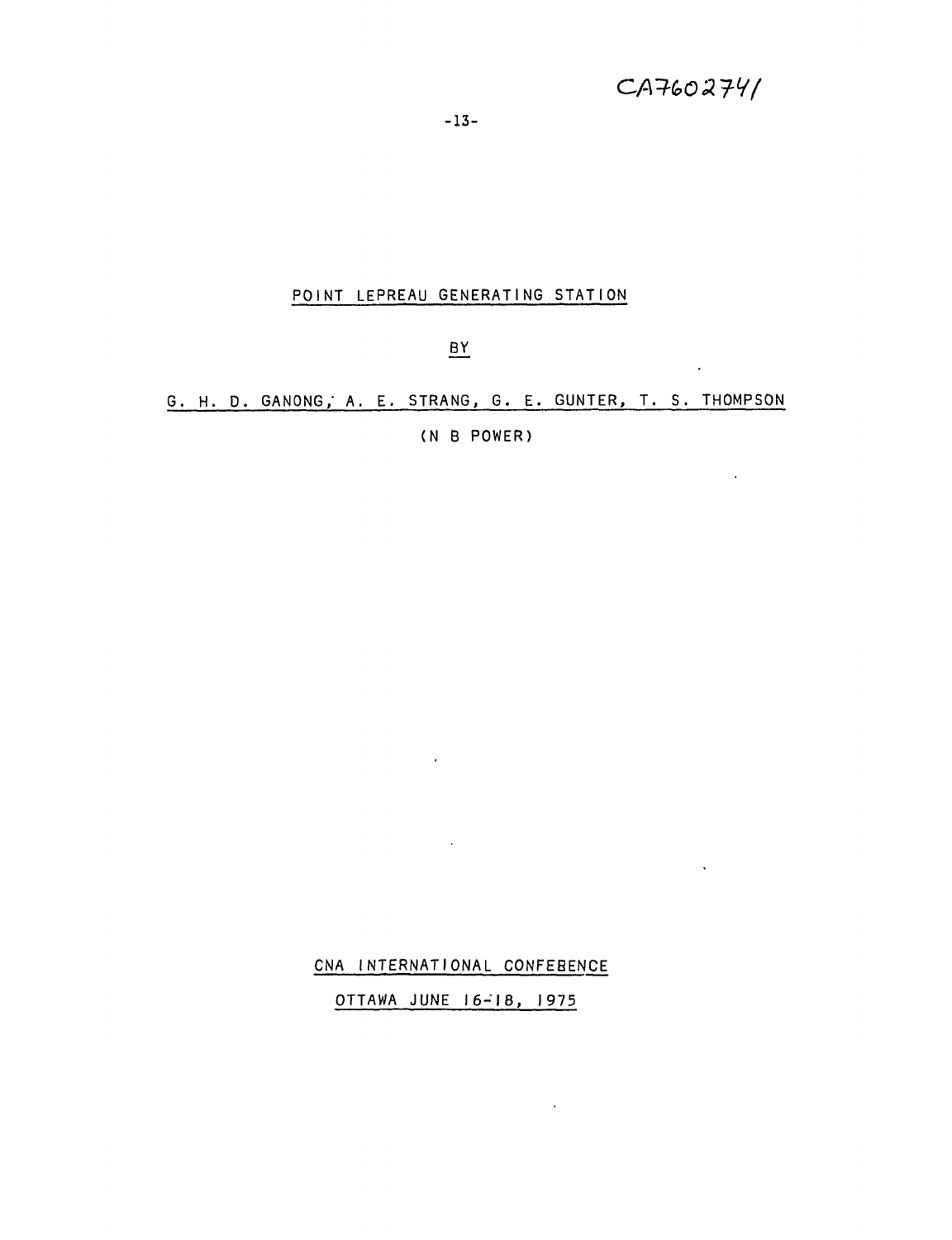#### ABSTRACT

The incorporation of this large unit on N B Power's system has been made possible by innovative power system planning and necessary by the price and supply reliability of oil. Project management and the treatment of environmental impact and public concern may indicate future patterns for nuclear energy in Canada.

### I. INTRODUCTION

In July, 1974 it was announced that a CANDU-600 MWe nuclear generating station would be built by N B Power at Point Lepreau on the Bay of Fundy about 24 miles south-west of Saint John. The station is scheduled to be in service in October 1979 and in commercial operation In 1980 to supply future needs for electrical energy in New Brunswick and to provide a measure of relief from dependency upon foreign oil.

The introduction of a single 600 MWe unit on the New Brunswick grid offers the economy of size but during the first few years of operation it will present problems with reserve back-up due to its large size relative to other units on the N B system. In an effort to alleviate this problem, a proposal was made in 1973 to supply steam to an AECL owned heavy water plant which would be located on a site adjacent to the nuclear plant. An 800 ton/yr D<sub>2</sub>0 plant would have reduced the turbine-generator size by 168 MWe. This proposal was rejected by AECL in favour of a site at Gentil ly, Quebec.

The problems of reserve back-up-may also be overcome through interconnection agreements with neighbouring utilities similar to the arrangement made for the 900 MWe Coleson Cove Thermal

-14-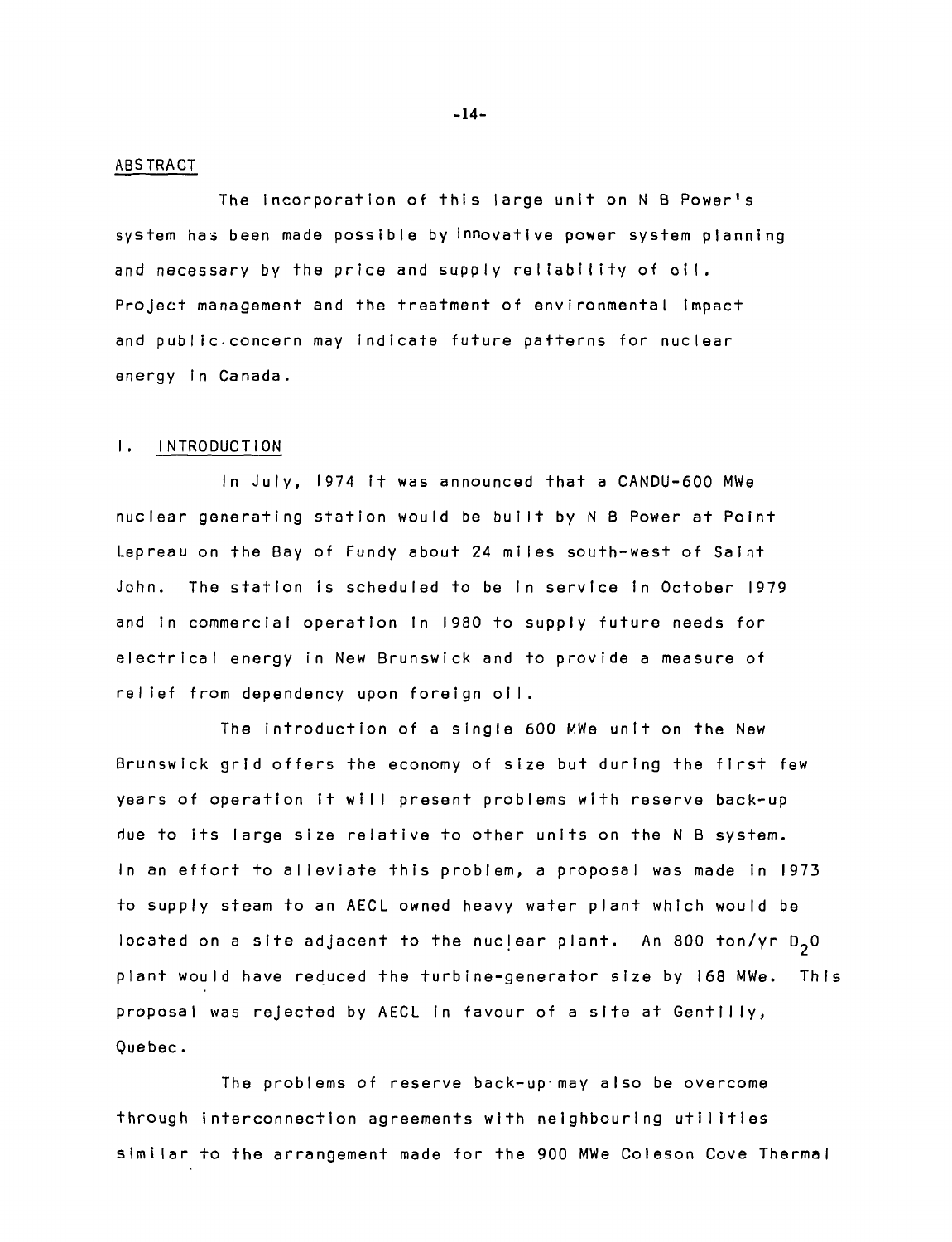Station (3 x 300 MWe) where 400 MWe was sold to New England utilities for a 10 year period. Another solution Is simply to install additional reserve capacity. Both of these methods are being utilized to back-up the 600 MWe Point Lepreau Unit.

#### 2. LOAD GROWTH

From the beginning of the electric utility business in the 1880's when electricity was first made available to the public, the fraction of total energy consumed in this form has steadily Increased. Most planners today believe that the future use of electricity will represent an even larger share of total energy than it currently represents because of its versatility and because it can be generated from a wide range of sources. Per capita usage of electric energy in New Brunswick has always been below the Canadian average and presently Is about 75\$ of the national level. The demand for electric energy In N B has Increased during the past ten years at a rate of 13\$ compounded annually. This rate has produced a three hundred percent Increase during the period.

It is reasonable to assume that this element of "catch up" in the annual Increase of electricity use by the people of this Province will continue. Accordingly, N B Power planners and their consultants are currently projecting an 8.5\$ growth rate over the next ten years. While this Is a much lower growth rate than that realized in the recent past (13.6% in 1974) it will nevertheless put a heavy demand on existing and planned facilities.

 $-15 -$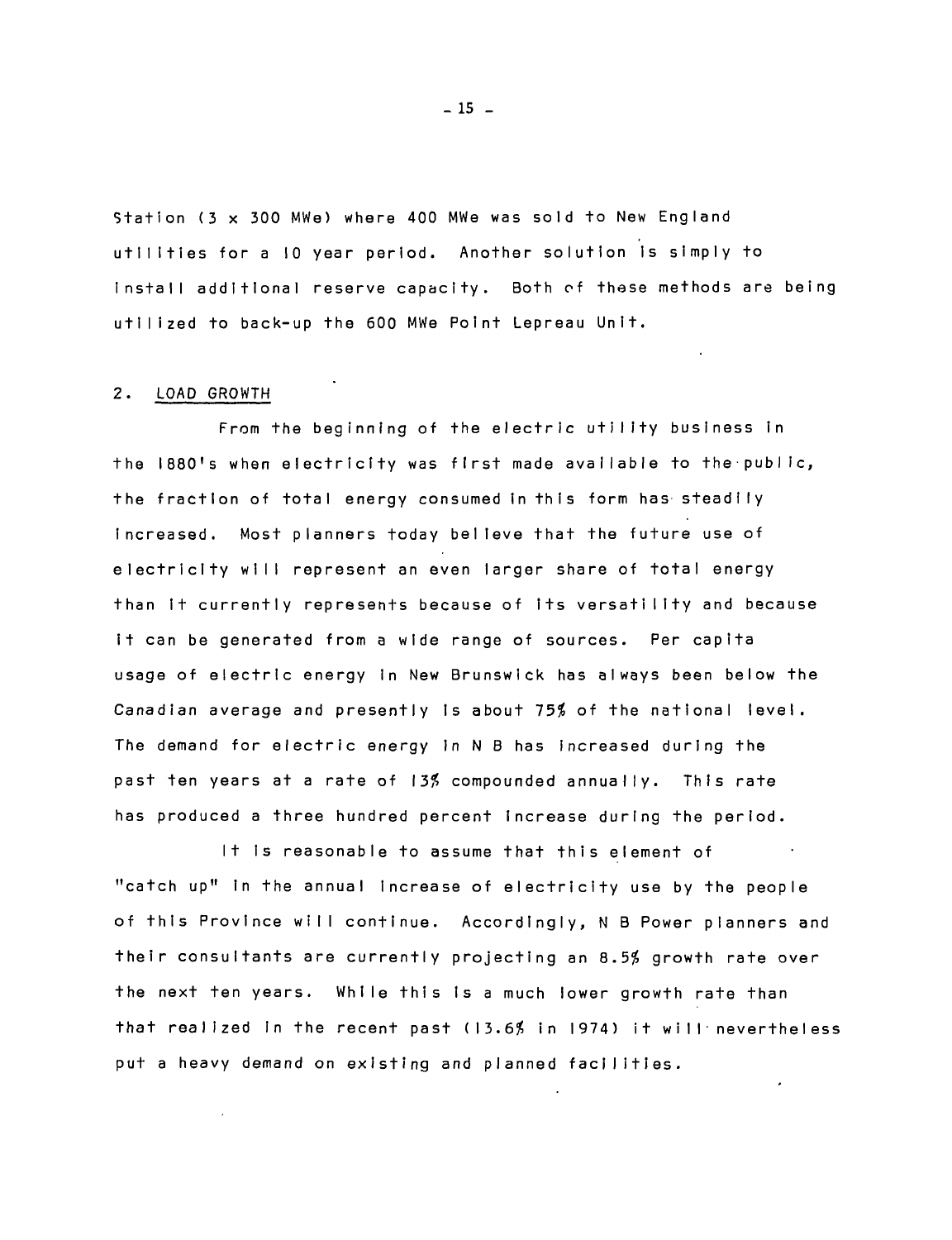The Federal Department of Energy, Mines and Resources have estimated (4) an electrical energy growth rate of 7.1\$ for Canada over the next 30 years. Over the 5 to 6 year period of construction for a nuclear plant the load growth must surely lie somewhere between the presently experienced 13.6\$ and the national expectation of 7.1%.

## 3. SITING

Of great importance was the location of the plant and a series of very comprehensive studies covering economic, environmental, and social considerations was undertaken.

Fresh water locations were considered, however, the attendant environmental problems related to the required condenser cooling system together with the availability of a number of coastal sites appearing to offer much better waste heat dissipation resulted in the conclusion that a coastal site would provide the best opportunity for plant construction with minimal environmental effects. A total of 21 sites were investigated between Dalhousie in the North and Point Lepreau in the South. Investigations included not only the physical features, geology, seismic history, access, intake and discharge facilities, population, fresh water supply, etc. but also a complete range of environmental and socioeconomic considerations.

The 21 possible sites were thus reduced to the three shown on Figure I. They are Point Lepreau 24 miles south-west of Saint John; Point Caplin, 30 miles east of Bathurst; and Quinn Point, 25 miles west of Bathurst.

 $-16 -$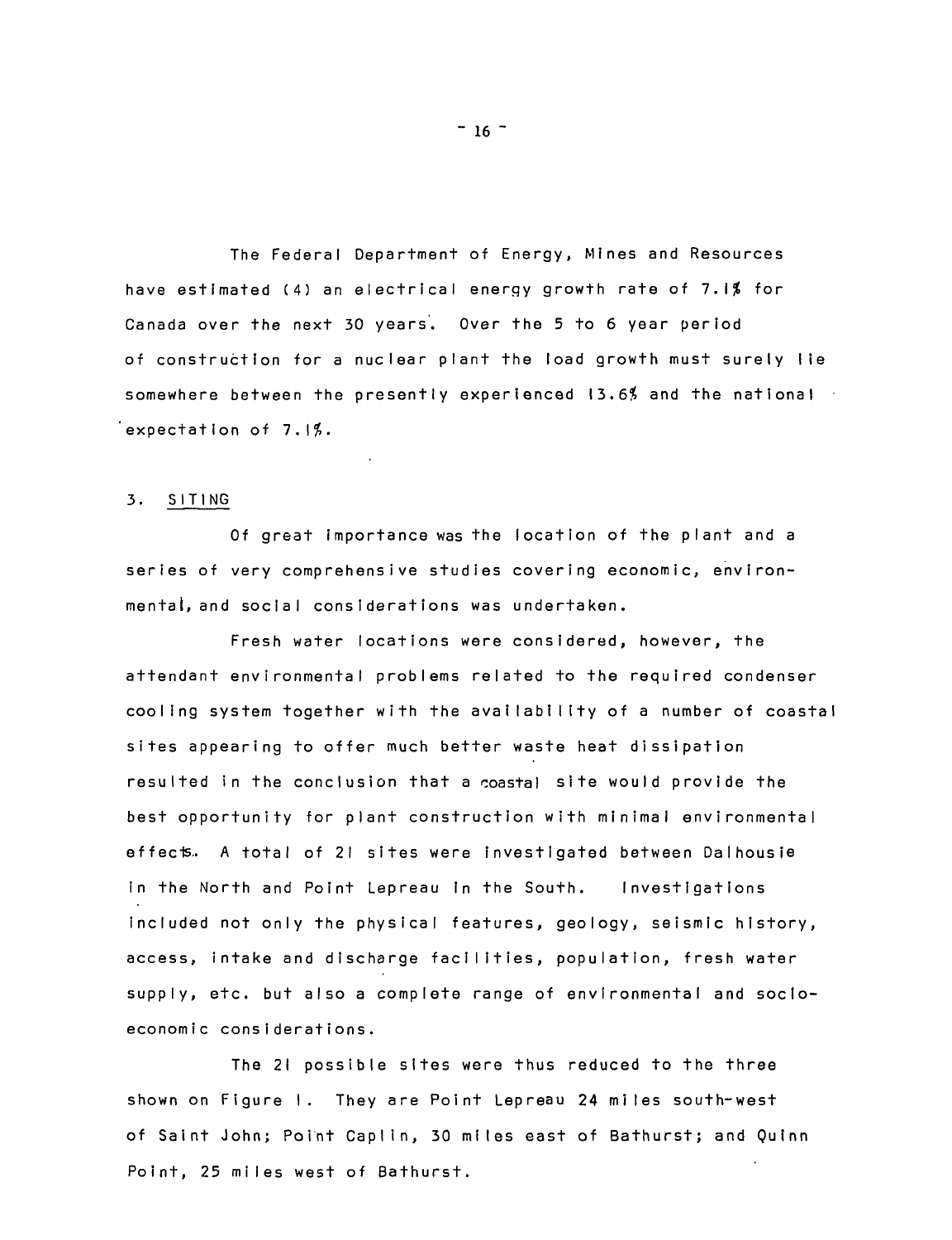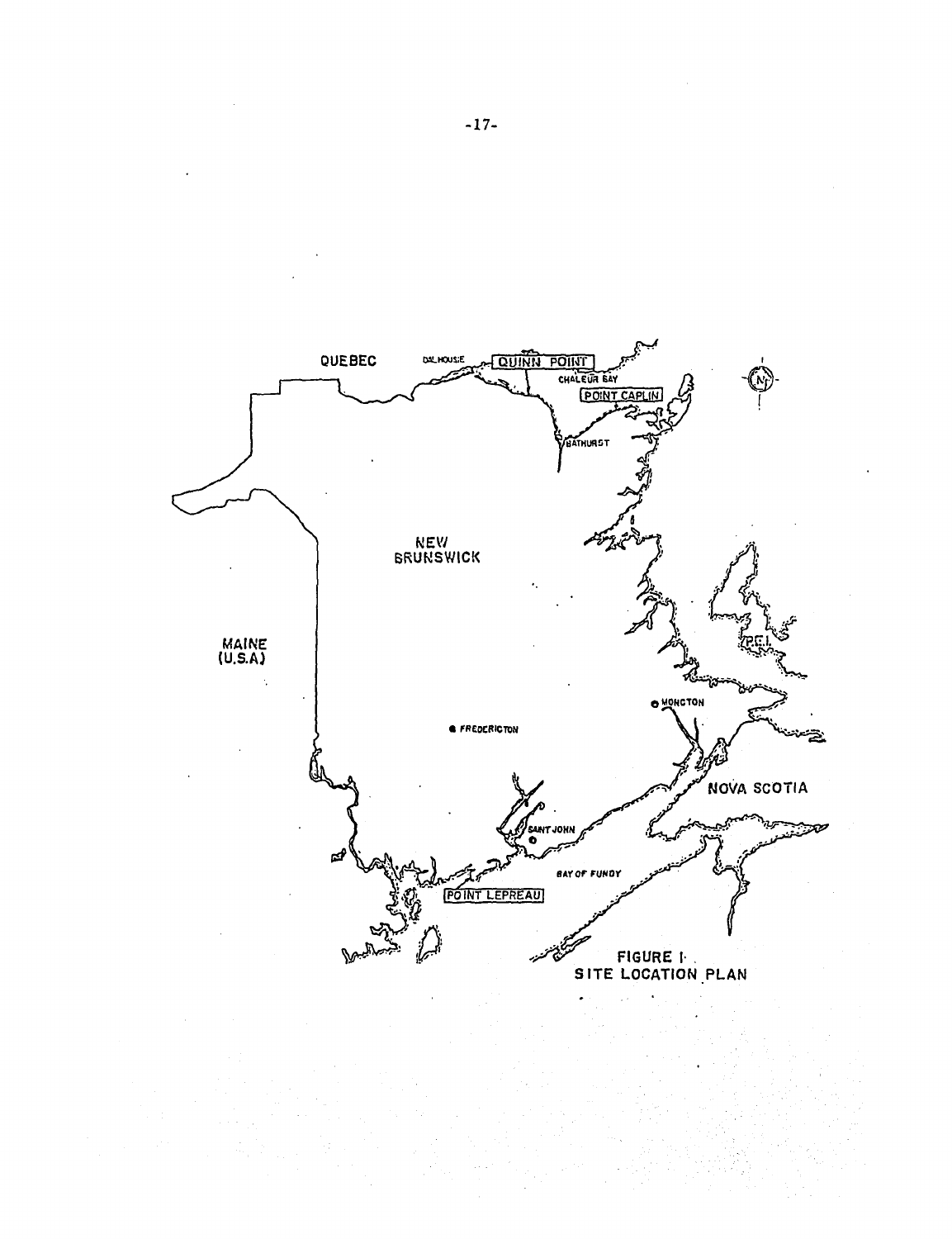

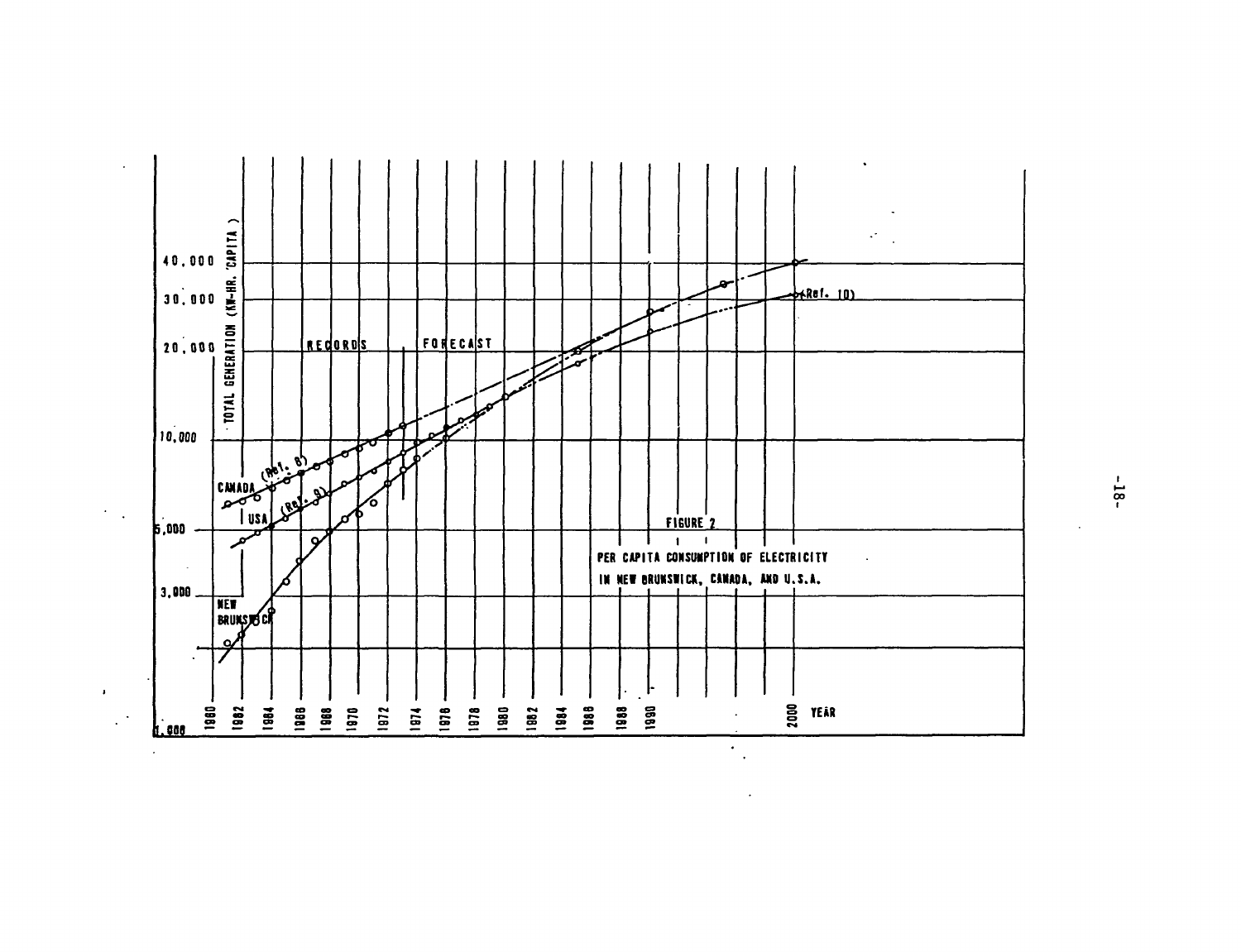Point Lepreau was finally chosen as the preferred site because of lower cost (about \$30 million), minimum family relocation, more reliable cooling water structures because of the absence of ice in the Bay of Fundy, and better environmental conditions.

Communication with the public was recognized as an important aspect of the introduction of nuclear power and during the conceptual stage of the project at least 50 separate meetings were held with N B Community organizations, institutions, and schools. Over 32,000 people were contacted by this program.

Following the announcement of the Point Lepreau site, further public meetings were held in nearby communities. A summary of the environmental report was made available to the public by the N B Dept. of Environmentand coverage was given in the major provincial daily newspaper which also ran a series of articles covering all aspects of nuclear power. Radio and TV coverage was also extensive.

Site Approval was given by the Atomic Energy Control Board in October, 1974.

## 4. STATION DESIGN

The reactor is a so-called "Standardized" (5) natural uranium fueled pressurized heavy water moderated and cooled reactor similar to Hydro Quebec's Gentilly-2, Cordoba in Argentina, and the proposed unit for South Korea. However, it is intended that Point Lepreau will eventually be a two-unit station and this consideration affects site layout and building design, in particular the design of the control room and other parts of the Service

 $- 19 -$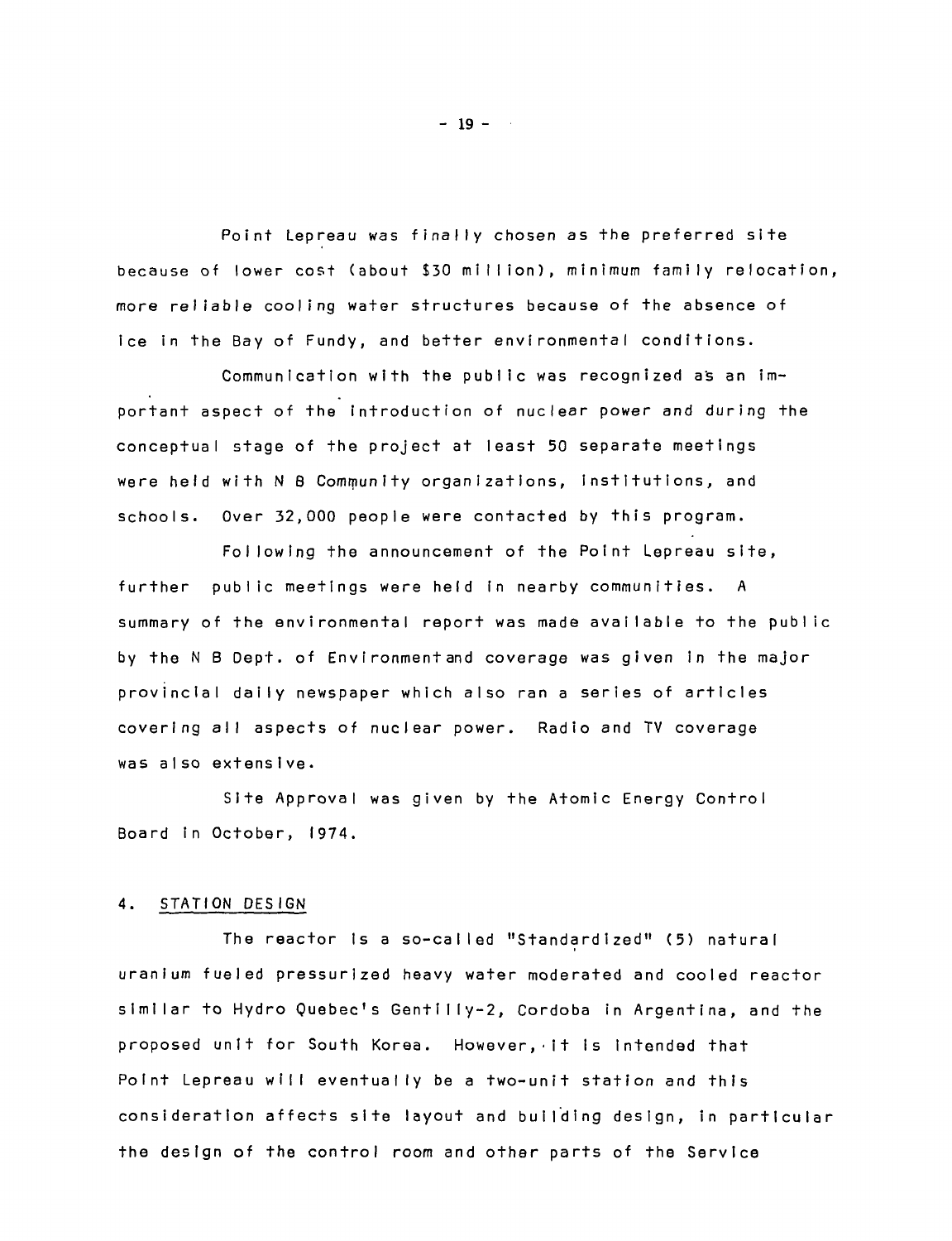

 $-20-$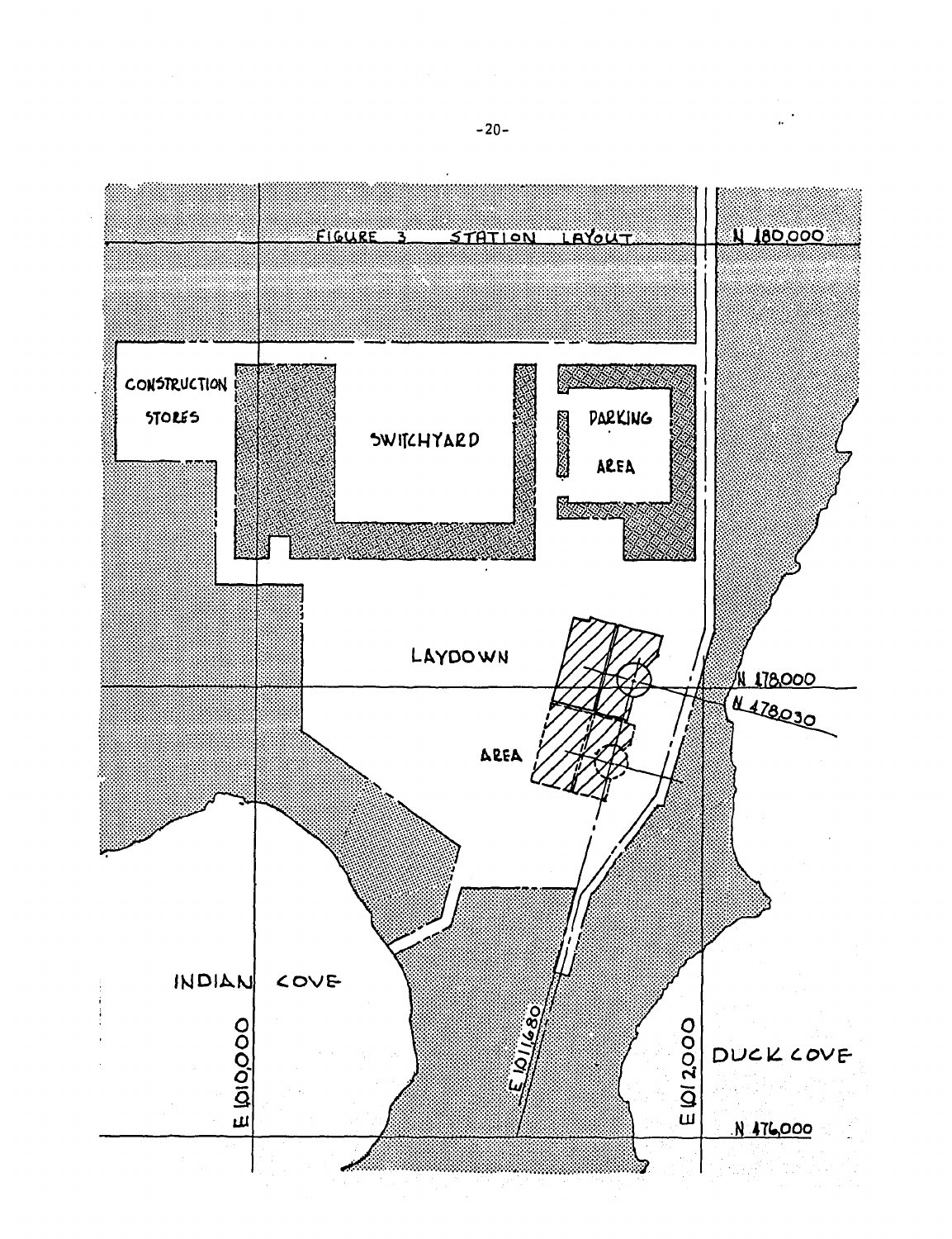$-21 -$ 

Building,and the cooling water system. The site layout is shown in  $Fig. 3.$ 

The Point Lepreau Generating Station is the first coastal Candu 600 MWe plant. This prompted an extensive study of condenser tube materials for salt water application, and careful consideration of secondary side feedtrain material selection and feedwater chemistry.

AECL commissioned Canatom Ltd. to review operating experience with salt water cooled condensers. A very thorough study was carried out and a recent report (6) summarizes the findings. The recommendation for salt water cooled sites is that titanium tubes with aluminum bronze tube sheets be used for the main condensers. The combination seems to offer the best long term prospects of minimum tube failure rates.

In addition to reducing condenser tube leakage, a titanium tubed condenser along with steel feedwater heater tubes would eliminate copper from the secondary side and the possibility of copper desposits in the boilers. lncoloy-800 boiler tubes used in Candu 600 MWe reactors are, like other materials, susceptible to copper deposits and a system without copper alloys will not only eliminate copper deposition but permit operation at pH 9.5-10 which will considerably reduce carbon steel corrosion and ferrous deposition (7).

The unacceptable high failure rate of some foreign nuclear steam generators in recent years has necessitated increased Canadian effort in secondary side chemistry and system materials, and a continuing evaluation of current practice. The material selection for Point Lepreau and the chemical control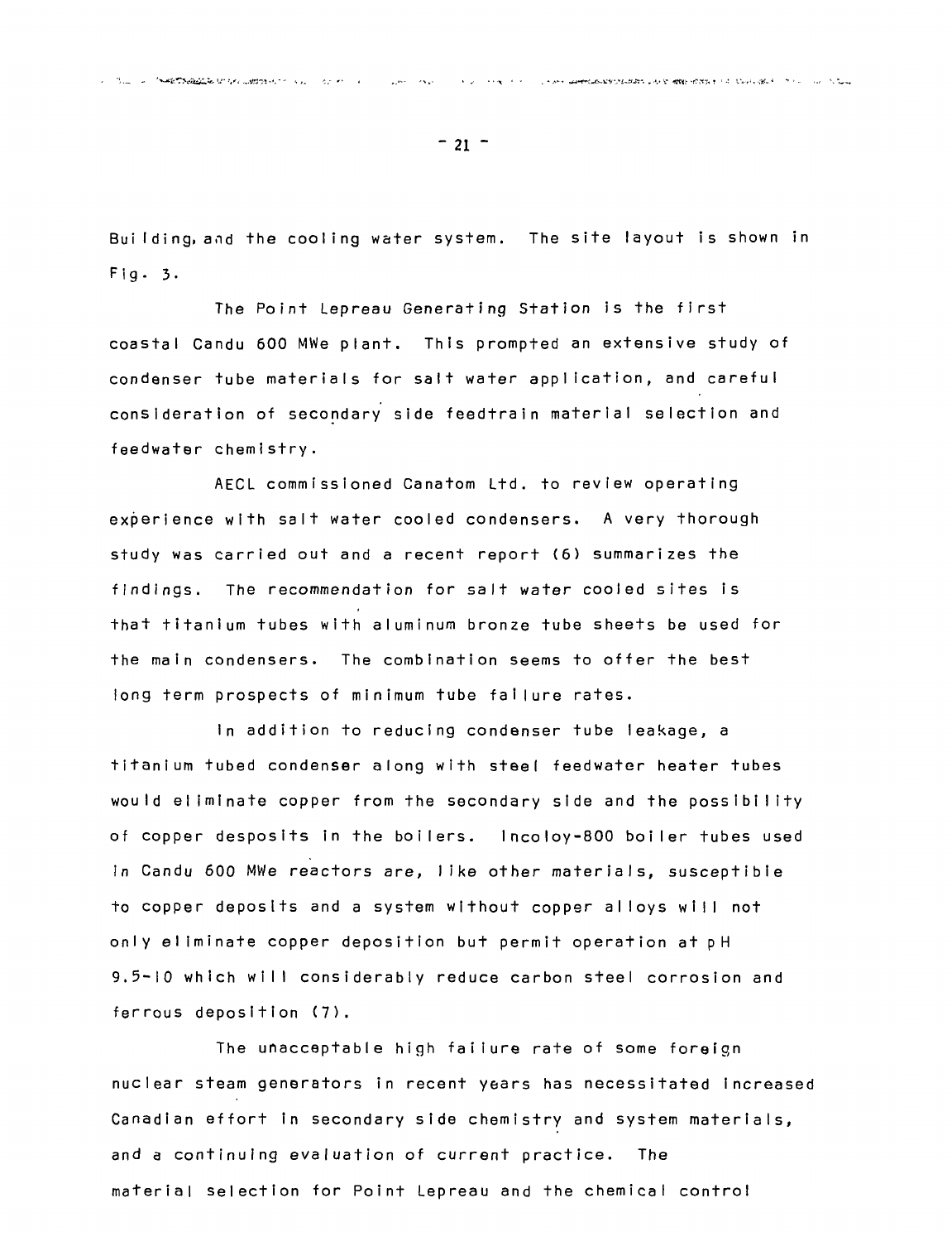program represent the latest thinking on the subject.

أنادي والمتوارد

 $\sim 100$  km s  $^{-1}$ 

Although the use of titanium tubes is expected to provide high reliability for the main condenser, even a remote possibility of sea water leakage into the various heavy water and other reactor based systems requiring cooling cannot be tolerated. Accordingly, a recirculated fresh water loop, cooled, in turn by sea water will be used. The Raw Service Sea Water System supplies sea water to the turbine hall auxiliaries that are designed for cooling with sea water, and to the recirculated water system heat exchangers.

Recent reactor safety thinking has postulated accidents which result, for various reasons, in the total loss of the station cooling system. As a result, Point Lepreau will have an Emergency Water Supply System, completely separate from the main cooling system. Fresh water will be used along with diesel engine driven pumps.

The feasibility of using heated water discharge from the station for an aquaculture operation is being studied by the University of New Brunswick and various Federal and Provincial Government agencies. This and other environmental factors such as the tidal and wave action of the Bay of Fundy are having a profound effect on the cooling water system design.

## 5. PROJECT MANAGEMENT

Atomic Energy of Canada Ltd. are designers of the nuclear steam supply system. The balance of plant design is being carried out by N B Power and Canatom Ltd.

 $- 22 -$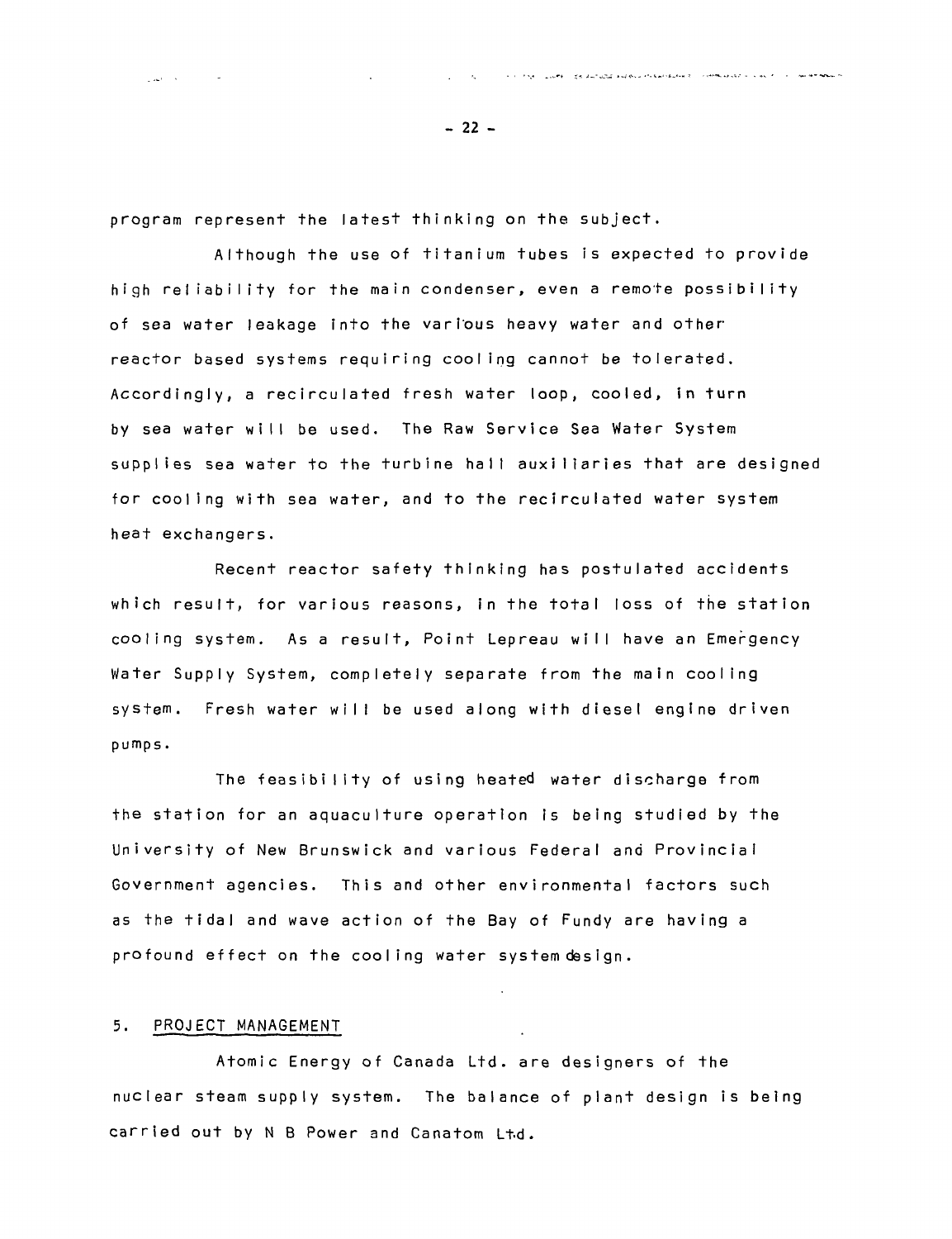

i **to**  (A)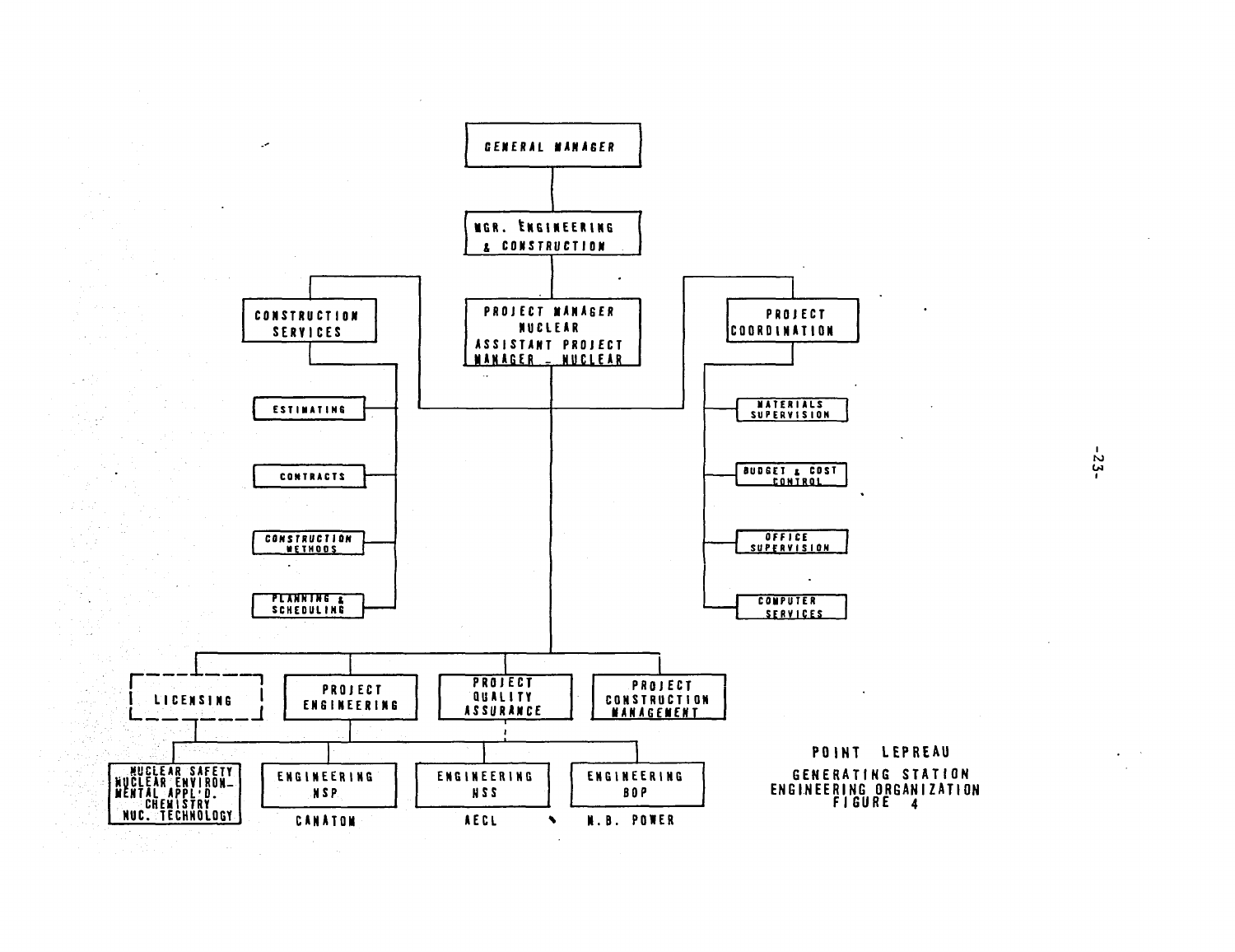N B Power is performing the overall management of project functions including design engineering, construction, and commissioning. The Engineering Organization is shown in Fig. 4. Centralized management is exercised by a Project Manager leading a team which consists of engineering, construction, quality assurance, and support service groups.

Co-ordination of station design is carried out by the Project Engineering group.

CPM schedules are being developed for engineering, procurement, construction, and commissioning. These CPM schedules will form the basis for the "working" schedules used by various levels of management for control and reporting. A computerized material control system monitors every item of equipment purchased for the plant.

The Construction Organization is shown in Fig. 5. The Project is unique in Canada in that all construction work will be done by contractors.

N B Power is implementing a quality assurance program applicable to all suppliers of equipment and construction work. Procedures are being established to attain shop and construction performance in accordance with specification requirements. Contractors procedures are being reviewed for compl'ance with requirements. Inspections are being conducted during manufacture and installation as necessary to check performance, and a sampling and testing program is being organized. Records of all inspections and tests are being maintained.

Cost reporting systems are operated to provide both an

 $-24$   $-$ 

 $\mathcal{L}^{\text{max}}_{\text{max}}$  and  $\mathcal{L}^{\text{max}}_{\text{max}}$ 

 $\mathbf{L}$ 

investigation of the company of the company of the state of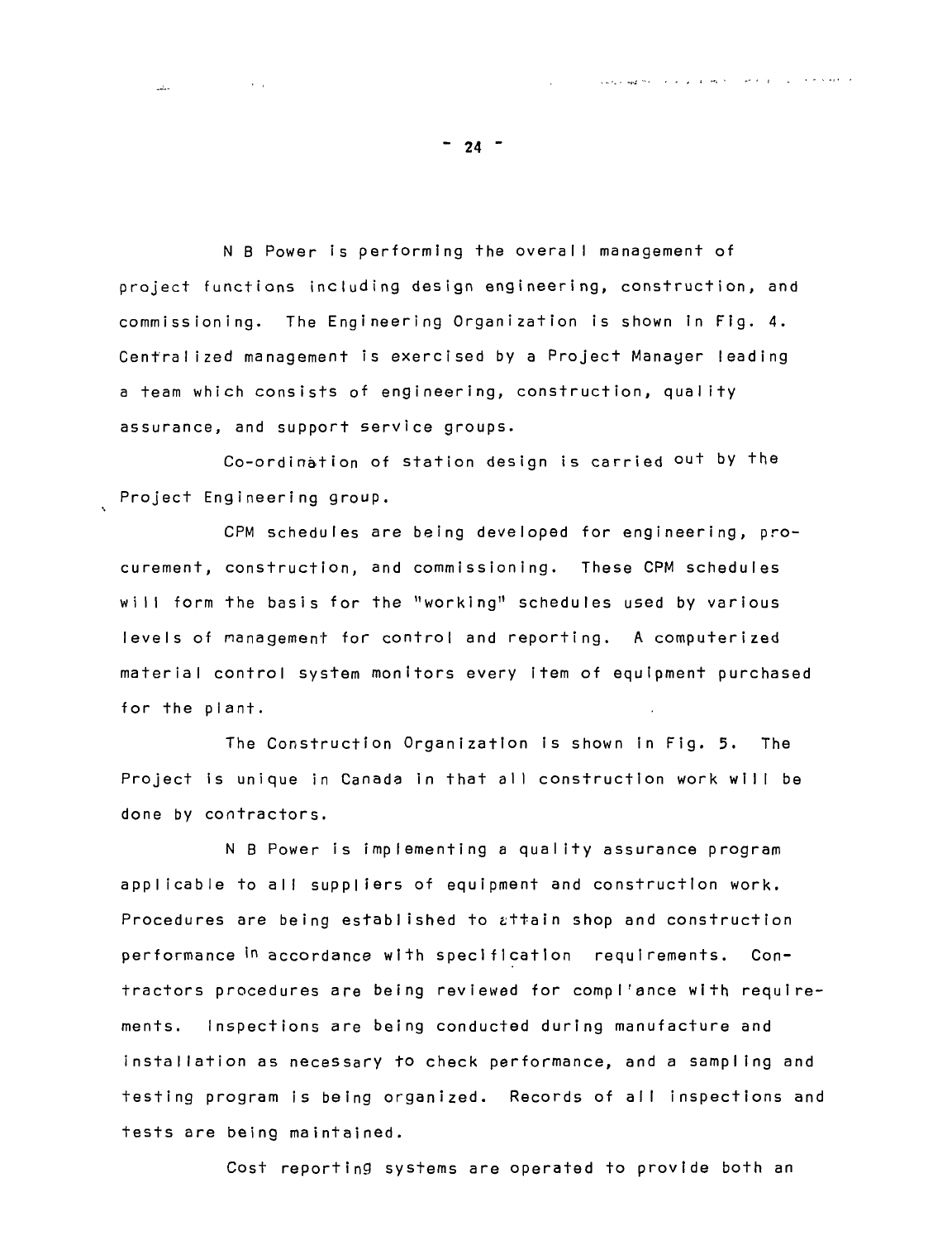

 $\mathbf{r}$  $-25 -$ 

 $\frac{1}{3}$ 

 $\frac{1}{2}$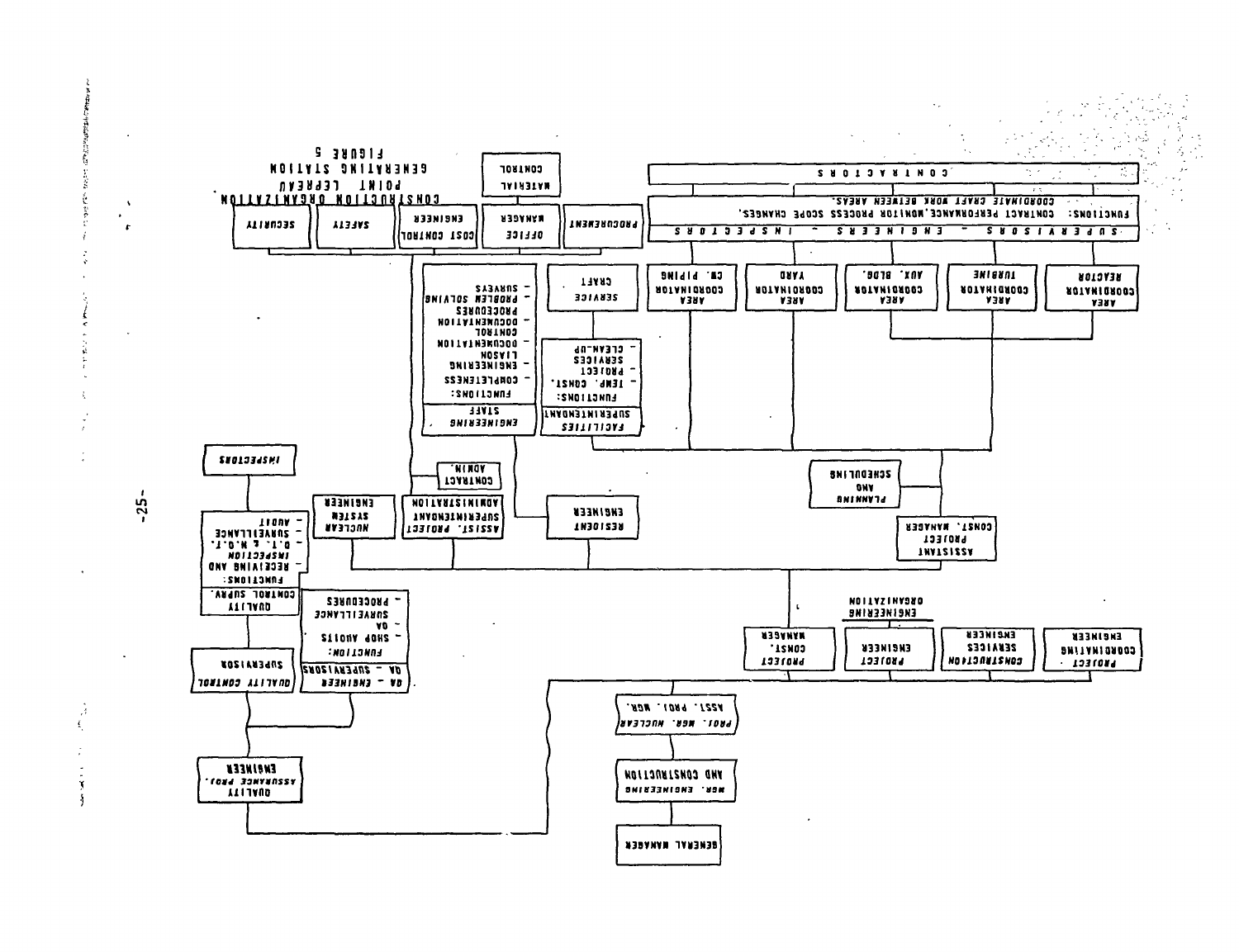**accurate forecast of final project cost and accurate cash flow**  estimates. The final cost forecast is periodically adjusted as **actual costs are committed to reflect the trend of the Job as closely as possible. THE CPM system provides a cost forecasting feature which allows accurate project cash flow estimates on a month to month basis In advance,based on scheduled work and money committed.** 

## **6. FINANCING AND SCHEDULE**

New Brunswick is the first province to have 100% equity **In Its first nuclear project and to arrange for all of the financing. A portion of the debt financing will be obtained through N B Power's normal commercial sources and 505f of the total cost will be borrowed from the Federal government. N B Power will bear full financial risk of the project Including the cost of the physical assets and interest and escalation during construction and commissioning.** 

**T he schedule calls for an "In service" date of 67 months from date of first announcement of the nuclear program In March 1974. This is a very tight schedule. Labour disputes and manufacturers working at or over capacity can easily lead to delays. The high cost of delay demands close control over all aspects of the work.-**

## **7. FUTURE NUCLEAR PLANS**

 $\mathcal{L}_{\mathbf{z}}$  and  $\mathcal{L}_{\mathbf{z}}$ 

**A comprehensive public Information program Is on-going to improve public understanding of the need, safety, security, competitive costs of nuclear power, and the role it must play In** 

 $-26$ <sup>-</sup>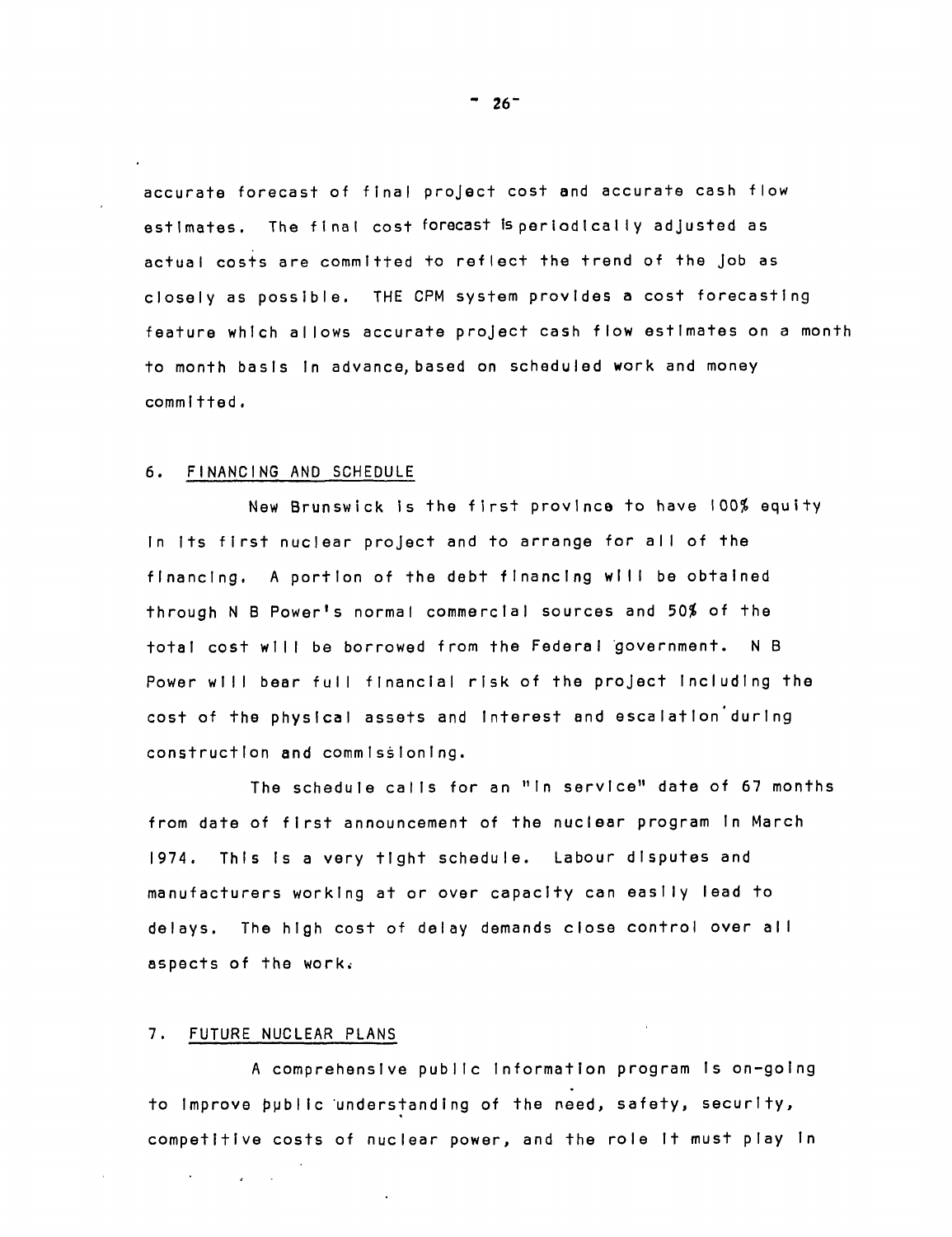

FIGURE 6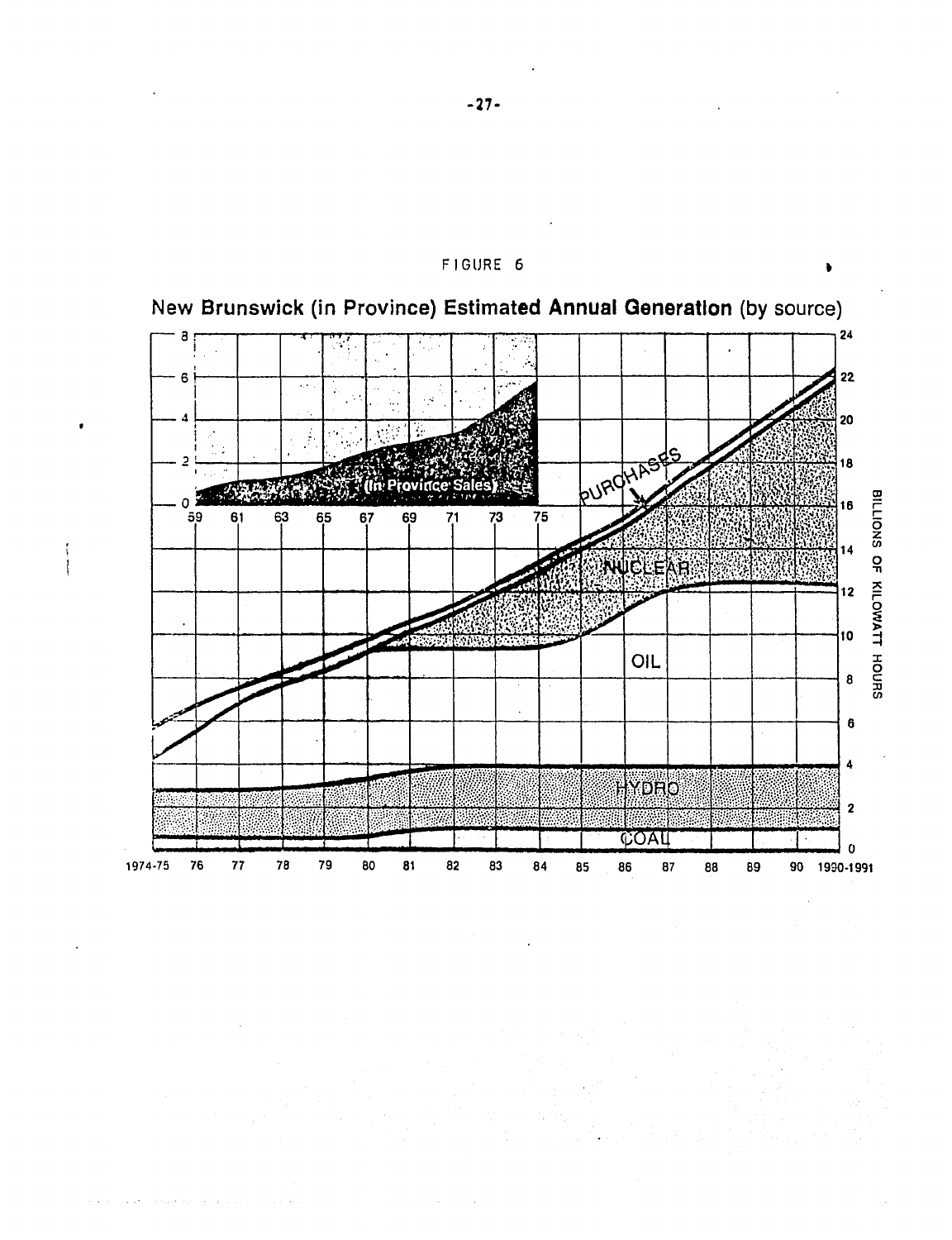N. B.'s expanding economy.

In addition to the design and construction activities, both in and out-of-Provinee operation and maintenance training programs will begin this year. Key personnel for station operations have been taken on staff. The number of personnel attached to various nuclear organizations will be increased and it is expected that by 1978, 70\$ of the operations staff will have been hired and I i censed.

The uncertainty in supply and instability in price of fossil fuels will make nuclear generation the preferred base load source for future expansion in N. B. (Fig. 6). Plans call for a second unit at Point Lepreau and the development of a northern site.

We are but a few months along on our first nuclear plant and little time exists at this stage for retrospection. Nevertheless the feeling exists that perhaps we assessed quite accurately the magnitude and scope of the engineering problems associated with such a project, but we did not appreciate the extent of the environmental considerations. We have spent and are spending considerable time and money on aspects such as siting, environmental assessment, cooling water system design, and anti-nuclear propaganda; most of which we felt would have been resolved at this stage of the Canadian nuclear program. it seems the same anti-nuclear arguments are presented with each new station, and environmental and siting criteria are no where near standardized. Hopefully, for future nuclear stations these considerations will represent a more reasonable proportion of total project effort.

 $-28 -$